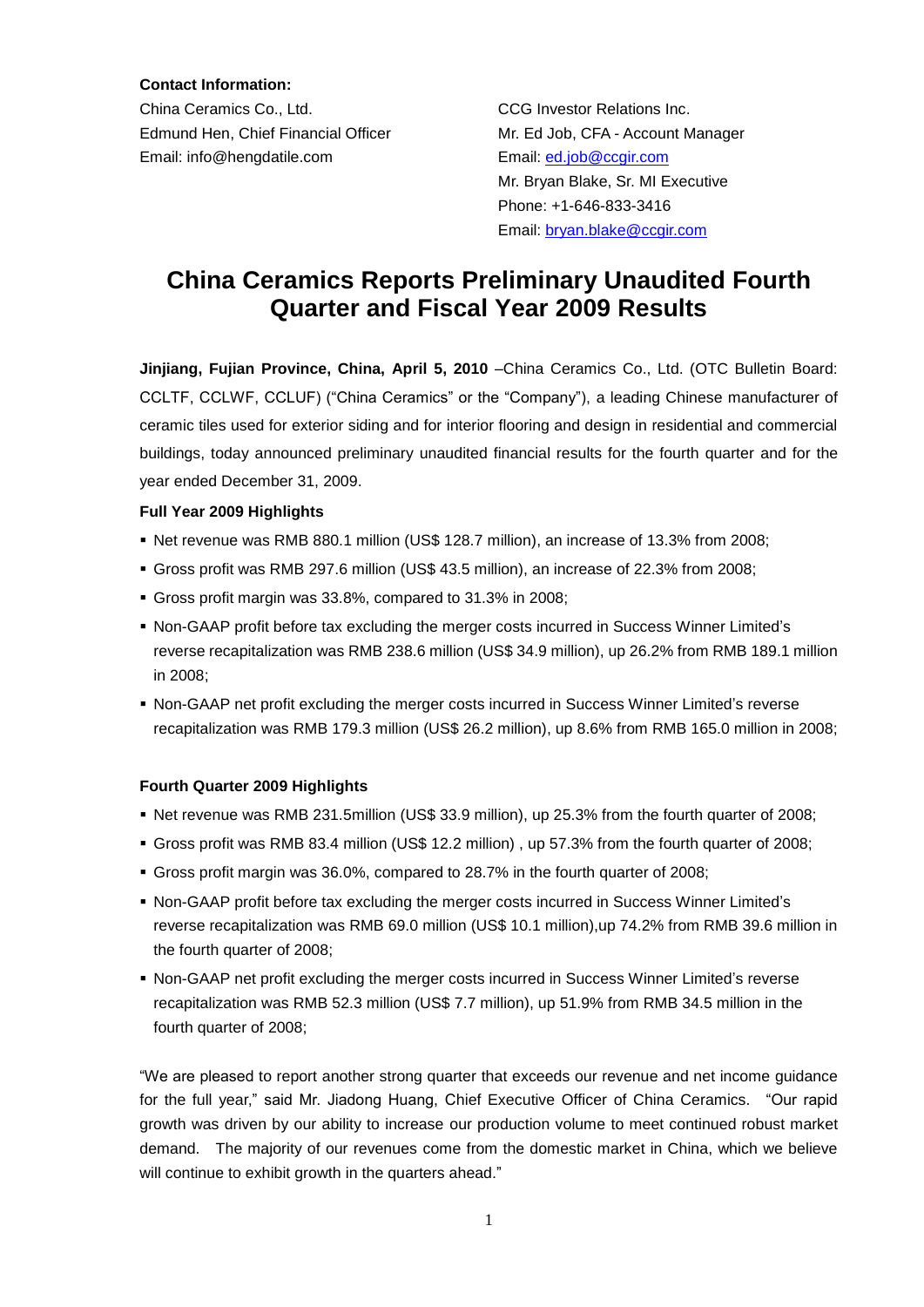#### **Fourth Quarter 2009 Results**

**Net revenue** for the fourth quarter ended December 31, 2009 increased by 25.3% to RMB 231.5 million (US\$ 33.9 million) compared to the fourth quarter ended December 31, 2008. The increase was primarily driven by an 18.7% increase in square meters of ceramic tiles sold in the fourth quarter of 2009 as real estate development in China continued to rebound from the slowdown in second half of 2008. Also, the average selling price per square meter increased by 5.5% in the fourth quarter of 2009 compared with the same period in 2008.

**Gross profit** was RMB 83.4 million (US\$ 12.2 million) compared to RMB 53.1 million for the three months ended December 31, 2008, an increase of 57.3%. Gross margin was 36.0% compared to 28.7% for the same period last year. The increase in gross margin was mostly driven by the 25.3% growth in revenue and management's ability to limit growth in cost of sales to only 12.4% compared to the fourth quarter of 2008.

**Selling expenses** were RMB 13.7 million (US\$ 2.0 million), or 5.9% of sales, compared to RMB 12.1 million, or 6.6% of sales, in the fourth quarter of 2008. This was primarily due to the change in sales commissions payable to distributors along with the increase in revenue.

**Merger costs** of RMB 26.4 million (US\$ 3.9 million), refer to the incremental transaction costs incurred by Success Winner Limited during the reverse recapitalization transaction that exceeded the net cash received. The Company treats these costs as the costs Success Winner Limited paid to obtain a public listing in the United States.

**Administrative expenses** were RMB 2.7 million (US\$ 0.4 million), compared with RMB 2.6 million for the third quarter of 2009 and RMB 2.2 million for the fourth quarter of 2008.

**Net profit** for the fourth quarter ended December 31, 2009 was RMB 25.9 million (US\$ 3.8 million) declining 24.8% from the comparable period in 2008. The decrease in net profit was mainly due to the Company recognizing the above mentioned acquisition costs of reverse acquisition in November 2009 and the increase in the Company's statutory tax rate from approximately 12.5% in 2008 to 25.0% in 2009.

**Non-GAAP net profit,** which excludes the impact of the merger costs incurred in Success Winner Limited's reverse recapitalization, was RMB 52.3 million (US\$ 7.7 million), up 51.9% over the comparable period in 2008. The increase in Non-GAAP net profit was driven by strong growth in revenue and by management's ability to limit growth in cost of sales to only 12.4% compared to the fourth quarter of 2008, resulting in a 57.3% increase in gross profit in the fourth quarter 2009 compared to the same quarter in 2008. This was partially offset by the company's statutory tax rate changing from approximately 12.5% in 2008 to 25.0% in 2009.

**Earnings per fully diluted share** were RMB 3.03 (US\$ 0.44) for the fourth quarter of 2009, down from RMB 6.00 (US\$ 0.88) in the same period in 2008.

**Non-GAAP earnings per fully diluted share,** which excludes the merger costs incurred in Success Winner Limited's reverse recapitalization, were RMB 6.12 (US\$ 0.89) for the fourth quarter 2009, up from RMB 6.00 (US\$ 0.88) in the same period in 2008.

### **Full Year 2009 Results**

**Net revenue** for the full year 2009 was RMB 880.1 million (US\$ 128.7 million) compared to RMB 776.6 million for the same period in 2008, an increase of 13.3%.

**Gross profit** was RMB 297.6 million (US\$ 43.5 million) compared to RMB 243.2 million for full year 2008, an increase of 22.3%.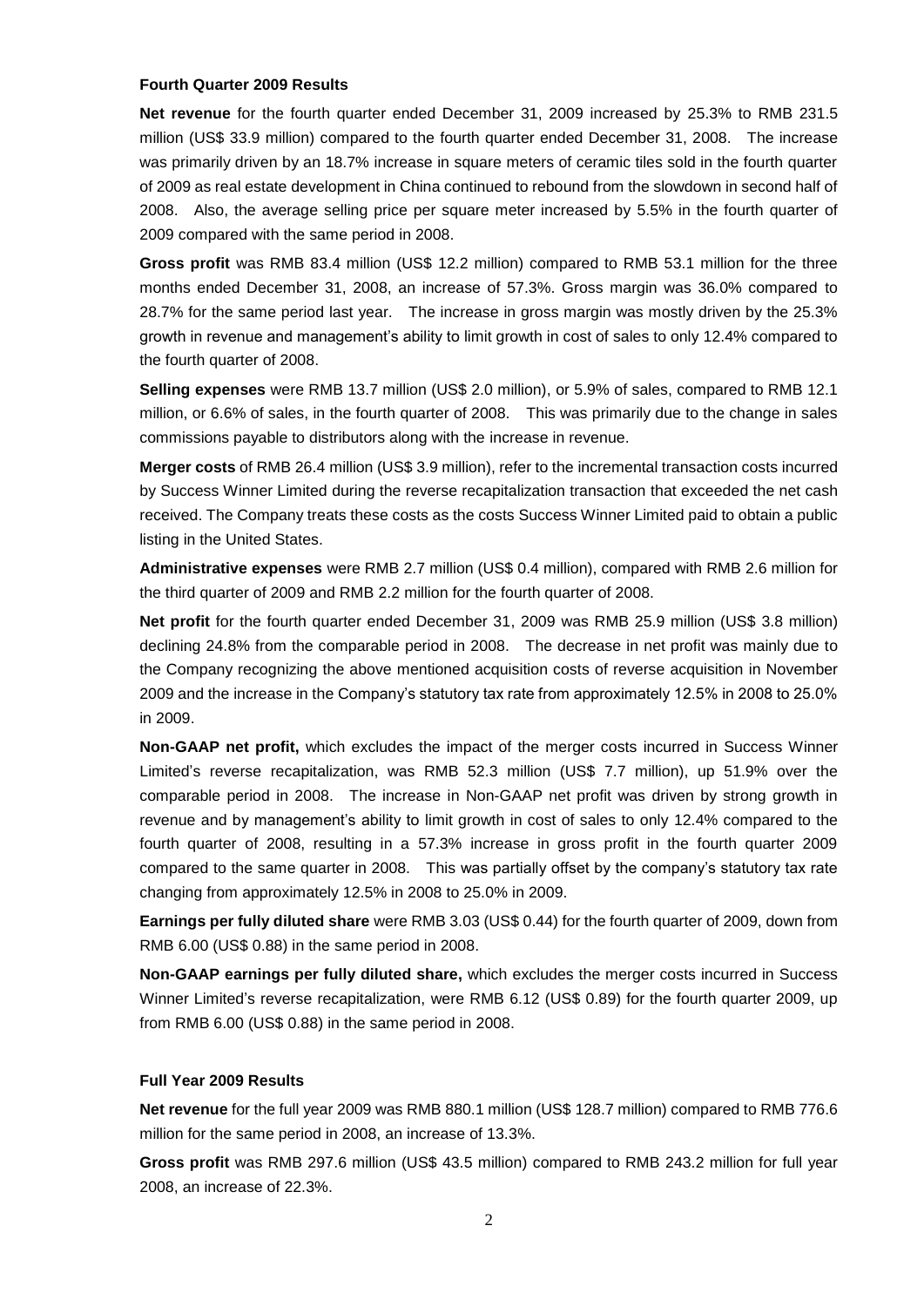**Selling expenses** were RMB 51.3 million (US\$ 7.5 million), or 5.8% of sales, compared to RMB 46.0 million, or 5.9% of sales in 2008.

**Administrative expenses** were RMB 10.0 million (US\$ 1.5 million), or 1.1% of sales, compared to RMB 9.9 million, or 1.3% of sales in 2008.

**Profit from operations** was RMB 239.8 million (US\$ 35.1 million), up 26.2% from RMB 190.0 million in 2008.

**Profit before tax** was RMB 212.1 million (US\$ 31.0 million), up 12.2% from RMB 189.1 million in 2008.

**Net profit** was RMB 152.9 million (US\$ 22.3 million), a decline of 7.4% from RMB 165.0 million in 2008.

**Earnings per fully diluted share** were RMB 23.65 (US\$ 3.46) compared to RMB 28.73 (US\$ 4.13) in 2008.

**Non-GAAP profit before tax, which** excludes the merger costs incurred in Success Winner Limited's reverse recapitalization, was RMB 238.6 million (US\$ 34.9 million), up 26.2% from RMB 189.1 million in 2008. Management believes that China Ceramics has exceeded the Profit before tax threshold of US\$ 31.7 million for the 2009 earn-out.

**Non-GAAP net profit,** which excludes the merger costs incurred in Success Winner Limited's reverse recapitalization, was RMB 179.3 million (US\$ 26.2 million), an increase of 8.6% from RMB 165.0 million in 2008.

**Non-GAAP earnings per fully diluted share,** which excludes the merger costs incurred in Success Winner Limited's reverse recapitalization was RMB 27.74 (US\$ 4.06) compared with RMB 28.73 (US\$ 4.13) in 2008.

### **Fourth Quarter and Full Year 2009 balance sheet results**

- Cash and bank balances were RMB 150.1 million (US\$22.0 million), compared with RMB 162.3 million (US\$23.7 million) as of September 30, 2009. The decrease in cash and bank balances was a compound result of RMB 81.4 million (US\$11.9 million) of cash provided by the reverse recapitalization transaction with China Holdings Acquisition Corp., offset by the partial payment of RMB 145 million (US\$21.2 million) in the fourth quarter of 2009 for the acquisition of the Gaoan plant.
- Prepayment and other receivables mainly includes the prepayment of acquisition cost of Gaoan facility with an amount of RMB 145 million (US\$21.2 million);
- Inventory turnover was 77 days as of December 31, 2009 compared with 74 days as of September 30, 2009;
- Trade receivables turnover was 97 days as of December 31, 2009 compared with 103 days as of September 30, 2009;
- Trade payables turnover was 69 days as of December 31, 2009 compared with 67 days as of September 30, 2009.
- Bank borrowings have gone down from RMB 34.5 million (US\$ 5.0 million) as of September 30, 2009 to RMB 26.5 million (US\$ 3.9 million) as of December 31, 2009 due to repayments in the fourth quarter of 2009.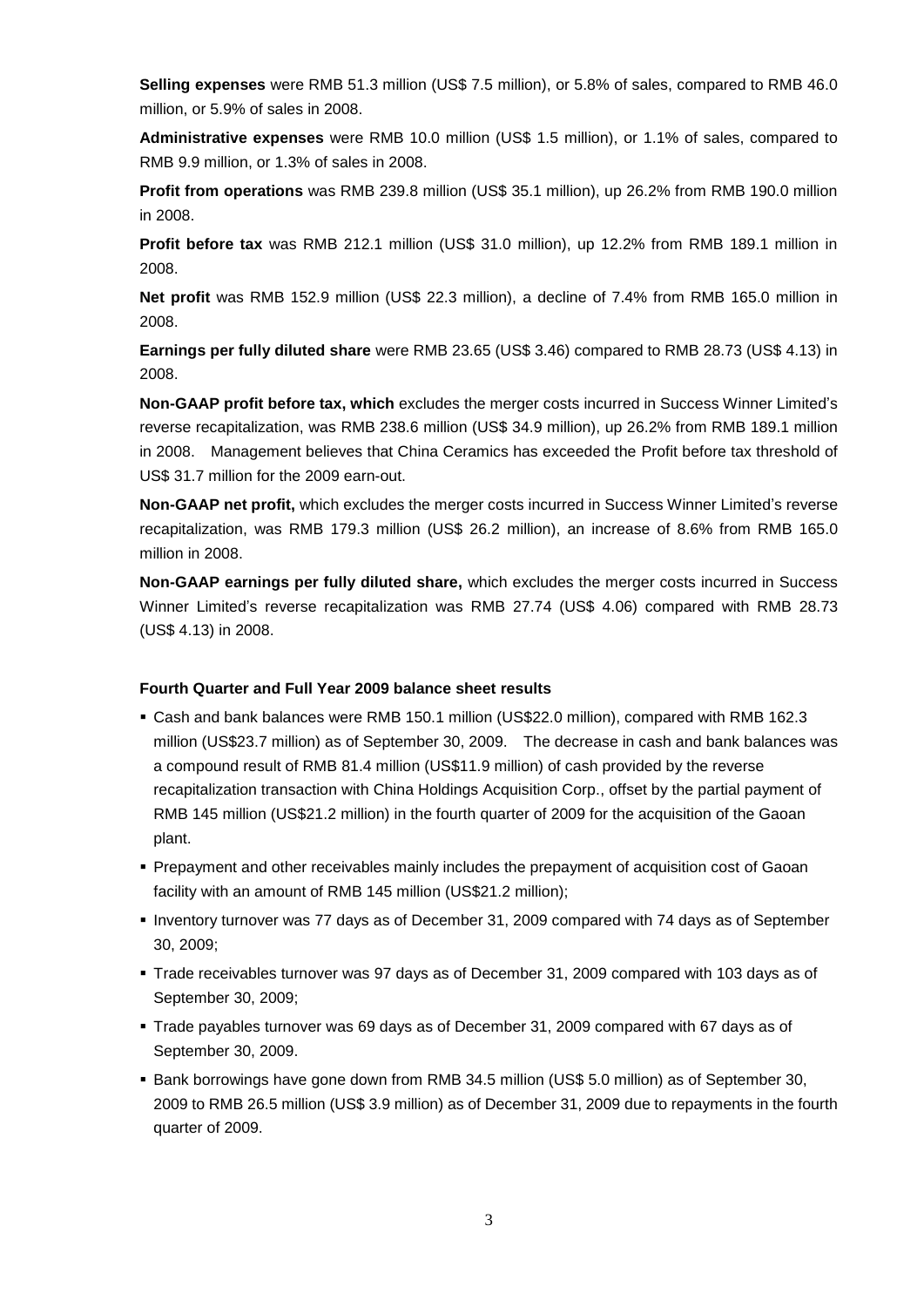#### **Recent Developments**

In January 2010, the Company completed the acquisition of the Gaoan facility when the Gaoan City Administration for Industry and Commerce transferred the plant's registration and business license to China Ceramics. In addition to the RMB 145 million (US\$ 21.2 million) payment made in December 2009, the Company made a final cash payment of RMB 39 million (US\$5.7 million), and assumed debt of RMB 60 million (US\$8.8 million) in January, 2010. The Company expects to spend approximately RMB 27 million (US\$ 4.0 million) in the first half of 2010 to complete the first phase of the Gaoan facility. The total cost of the first phase of Gaoan facility was approximately RMB 271 million (US\$39.7 million).

In January 2010, the Company signed agreements with three new exclusive distributors in Hainan province, Zhejiang province and Anhui province that started distributing the Company's products in January 2010. Including these three newly signed distributors, the Company now extends distribution network to 35 exclusive distributors.

#### **Business Outlook**

China Ceramics' nine production lines at the Jinjiang facility and three production lines at the Gaoan facility are all running at full capacity. During fiscal year 2010, the Company expects to spend approximately US\$ 20 million to install four additional production lines at the Gaoan facility. During the fiscal year 2011, the Company expects to spend approximately an additional US\$ 20 million to install five additional production lines. The current annual production capacity at the Jinjiang facility is 28 million square meters and 10 million square meters at the Gaoan facility. The annual production capacity at the Gaoan facility is expected to reach 42 million square meters by the end of 2011.

Mr. Huang added, "Our immediate focus for 2010 is increasing our production capacity to meet growing market demand for our products. We also expect to continue to benefit from the central government's RMB4 trillion stimulus plan and China's continued urbanization."

The Company's backlog of orders for delivery in the first quarter was at approximately RMB 242.2 million (US\$ 35.5 million), representing a year-over-year revenue growth rate of 35.9% compared to the first quarter of 2009. The expected sales volume is 9.1 million square meters, which would represent a 30.1% year-over-year growth in sales volume from 7.0 million square meters sold in the comparable period of 2009.

### **Appointment of Chief Executive Officer and Chairman of the Board of Directors**

China Ceramics announced today that on April 4, 2010, the Board appointed Mr. Huang Jia Dong as Chief Executive Officer of the Company and that Mr. Huang resigned from his position as Chairman of the Company. On the same date, Li Shun Qing resigned from his position as Chief Executive Officer of the Company and Paul K. Kelly was appointed as non-executive Chairman of the Company. Mr. Li is not leaving the Company but will assume the critical position of Plant Manager at the Company's new facility in Gaoan.

# **Additions to the Board of Directors**

China Ceramics also announced today that Bill Stulginsky and Su Wei Feng have been appointed to its Board of Directors effective April 1, 2010.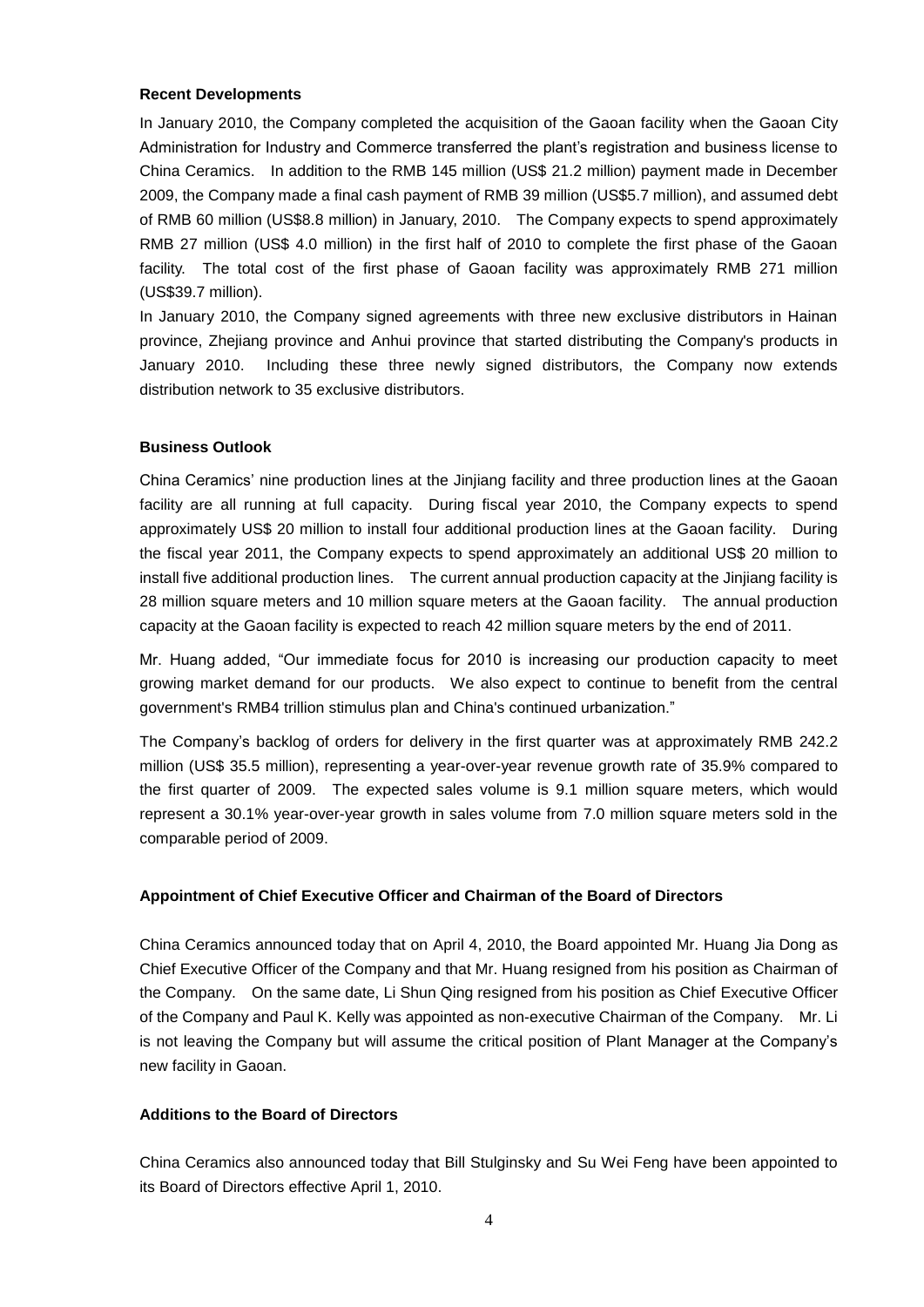Mr. Stulginsky retired as Partner from PricewaterhouseCoopers LLP in September 2009. He has over thirty six years of public accounting experience and was a partner at PricewaterhouseCoopers and predecessor firms for twenty-four years prior to his retirement. His background includes serving public and private clients in the higher education, healthcare, electric and gas utilities, pharmaceutical and manufacturing industries. He has a Bachelor of Science degree in Accounting from LaSalle University. Mr. Stulginsky is also on the Board of Directors of Fox Chase Cancer Center in Philadelphia and the Visiting Nurse Association of Greater Philadelphia (Board Chairman), both of which are nonprofit organizations. Mr. Stulginsky will replace Paul K. Kelly as the head of the Audit Committee of China Ceramics.

Mr. Su joined China Ceramics in March 2007. He currently acts as general legal counsel and Secretary for the Company. Prior to working at China Ceramics, Mr. Su worked as a lawyer at Fujian Minrong Law Firm from 2005 to 2007. He graduated from the School of Law of Xiamen University in 2004.

#### **Conference Call Information**

The Company will also host a conference call at 8:00 am ET on Monday, April 5, 2010. Listeners may access the call by dialing +1 (866) 672-3985 five to ten minutes prior to the scheduled conference call time. International callers should dial +1 (706) 902-4207. The conference participant pass code is 64941517. A replay of the conference call will be available for 14 days starting from 10:00 am ET on Monday, April 5, 2010. To access the replay, dial +1 (800) 642-1687. International callers should dial +1 (706) 645-9291. The pass code is 64941517.

#### **About China Ceramics Co., LTD**

China Ceramics Co., Ltd., formerly China Holdings Acquisition Corp., is a leading manufacturer of ceramic tiles in China. The company's ceramic tiles are used for exterior siding, interior flooring, and design in residential and commercial buildings. China Ceramics' products, sold under the Hengda or "HD" brand, are available in over 2000 styles, colors and sizes combinations and are distributed through a network of exclusive distributors or directly to large property developers. For more information, please visit [http://www.hengdatile.com](http://www.hengdatile.com/)

#### **Currency Convenience Translation**

The Company's financial information is stated in RMB. The translation of RMB amounts into United States dollars in the earning release is included solely for the convenience of readers and has been made at the rate of RMB6.8372 to US\$1.00, the closing rate as of December 31, 2009 published on www.oanda.com. Such translations should not be construed as representations that RMB amounts could be converted into US dollars at that rate or any other rate, or to be the amounts that would have been reported under IFRS.

#### *Safe Harbor Statement*

*Certain of the statements made in this press release are "forward-looking statements" within the meaning and protections of Section 27A of the Securities Act of 1933, as amended and Section 21E of the Securities Exchange Act of 1934, as amended, or the Exchange Act. Forward-looking statements*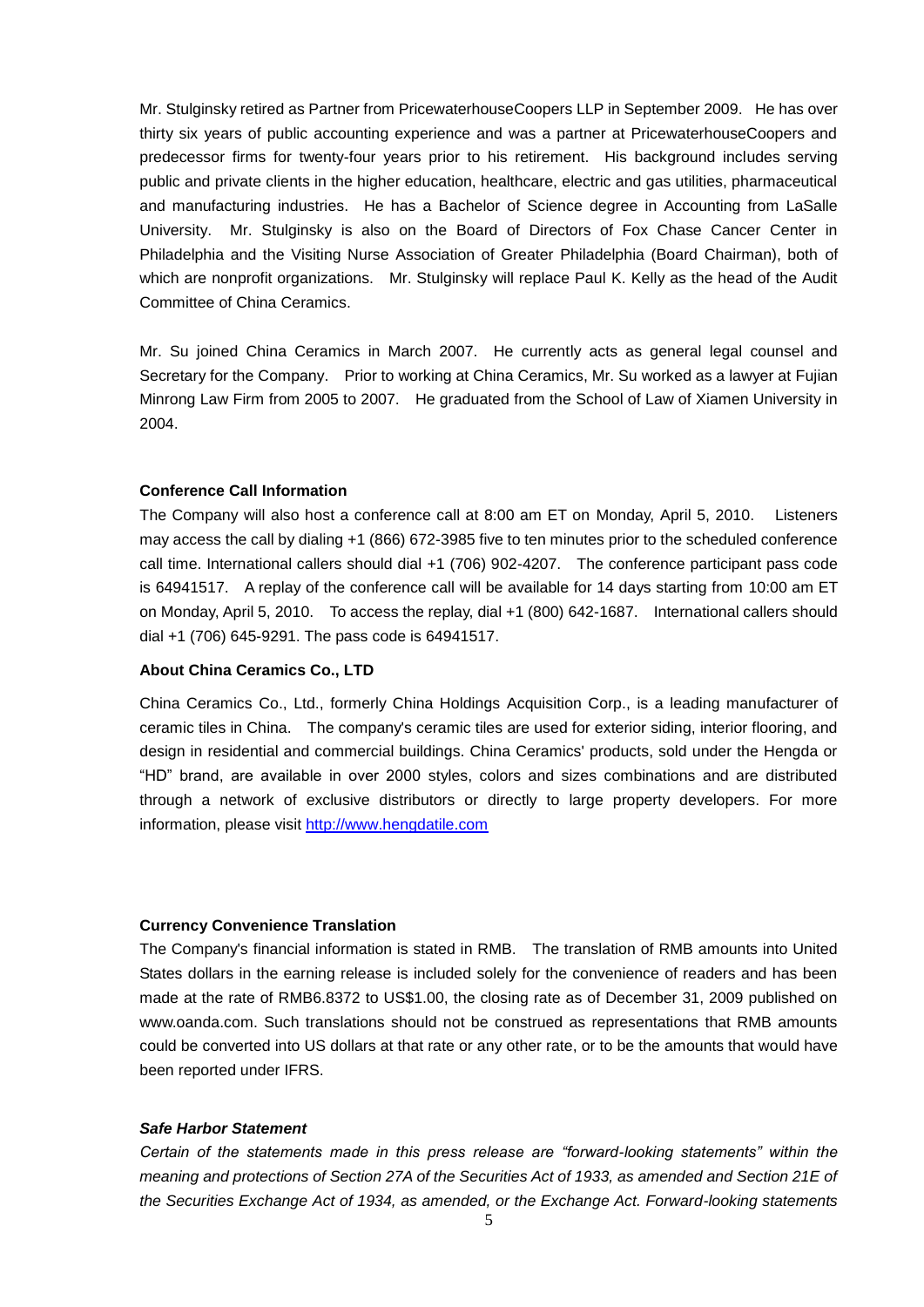*include statements with respect to our beliefs, plans, objectives, goals, expectations, anticipations, assumptions, estimates, intentions, and future performance, and involve known and unknown risks, uncertainties and other factors, which may be beyond our control, and which may cause the actual results, performance, capital, ownership or achievements of the Company to be materially different from future results, performance or achievements expressed or implied by such forward-looking statements. All statements other than statements of historical fact are statements that could be forward-looking statements. You can identify these forward-looking statements through our use of words such as "may," "will," "anticipate," "assume," "should," "indicate," "would," "believe," "contemplate," "expect," "estimate," "continue," "plan," "point to," "project," "could," "intend," "target" and other similar words and expressions of the future.* 

*All written or oral forward-looking statements attributable to us are expressly qualified in their entirety by this cautionary notice, including, without limitation, those risks and uncertainties described in our annual report on Form 20-F for the year ended December 31, 2008 and otherwise in our SEC reports and filings, including the final prospectus for our offering. Such reports are available upon request from the Company, or from the Securities and Exchange Commission, including through the SEC's Internet website at http://www.sec.gov. We have no obligation and do not undertake to update, revise or correct any of the forward-looking statements after the date hereof, or after the respective dates on which any such statements otherwise are made.*

### **FINANCIAL TABLES FOLLOW**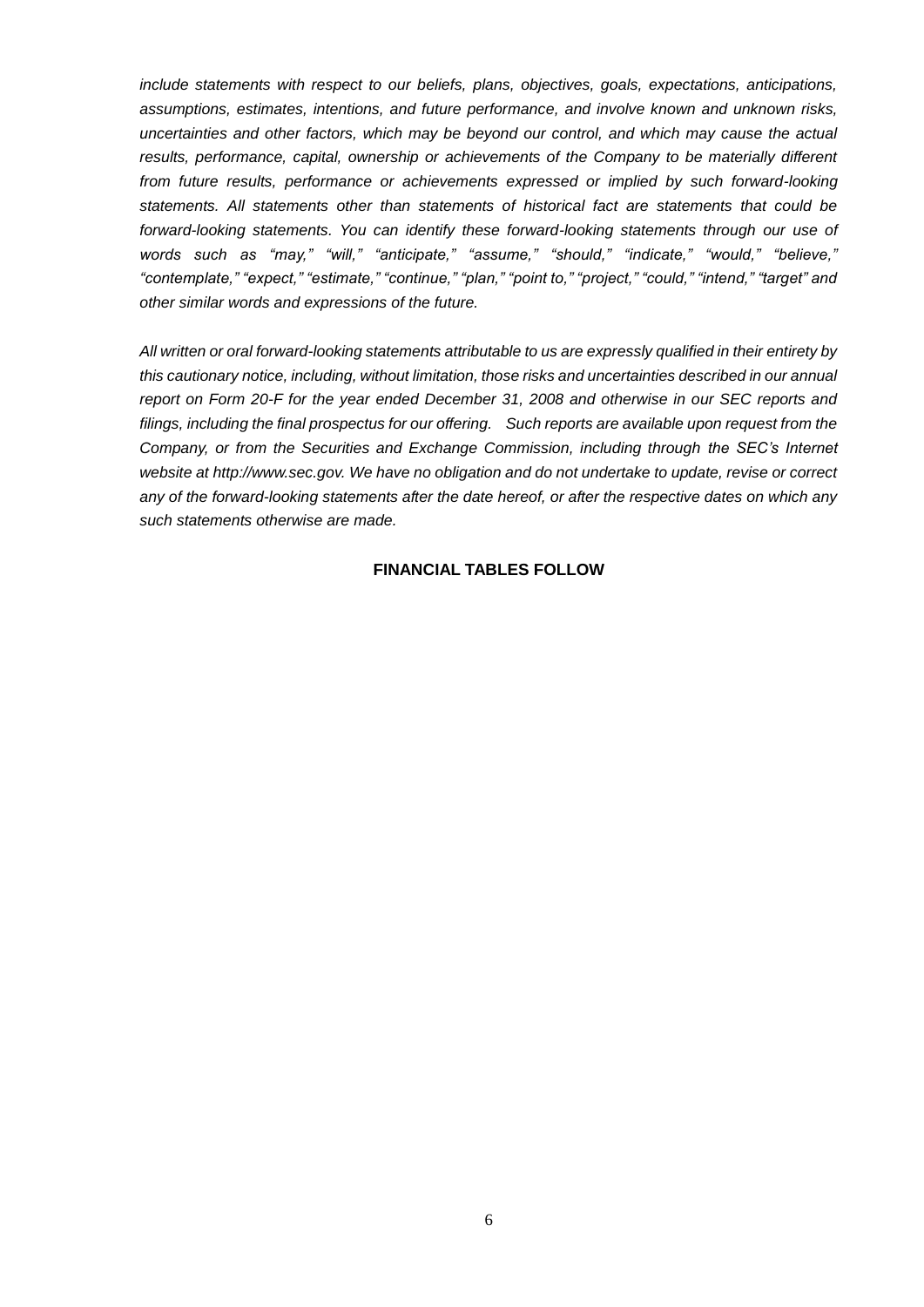# **CHINA CERAMICS CO., LTD. AND ITS SUBSIDIARIES UNAUDITED CONSOLIDATED BALANCE SHEETS (RMB in thousands)**

|                                        | As at 31      | <b>As at 31</b> |
|----------------------------------------|---------------|-----------------|
|                                        | December 2009 | December 2008   |
| <b>ASSETS AND LIABILITIES</b>          |               |                 |
| <b>Non-current assets</b>              |               |                 |
| Property, plant and equipment          | 64,184        | 72,172          |
| Land use rights                        | 165           | 168             |
|                                        | 64,349        | 72,340          |
| <b>Current assets</b>                  |               |                 |
| Inventories                            | 114,658       | 131,562         |
| Trade receivables                      | 270,840       | 195,848         |
| Prepayments and other receivables      | 149,268       | 3,364           |
| Cash and bank balances                 | 150,121       | 51,606          |
|                                        | 684,887       | 382,380         |
| <b>Current liabilities</b>             |               |                 |
| Trade payables                         | 126,251       | 92,888          |
| Accrued liabilities and other payables | 74,749        | 90,948          |
| Interest-bearing bank borrowings       | 26,500        | 12,300          |
| Income tax payable                     | 16,639        | 5,133           |
|                                        | 244,139       | 201,269         |
| <b>Net current assets</b>              | 440,748       | 181,111         |
| <b>Net assets</b>                      | 505,097       | 253,451         |
| <b>EQUITY</b>                          |               |                 |
| Total shareholders' equity             | 505,097       | 253,451         |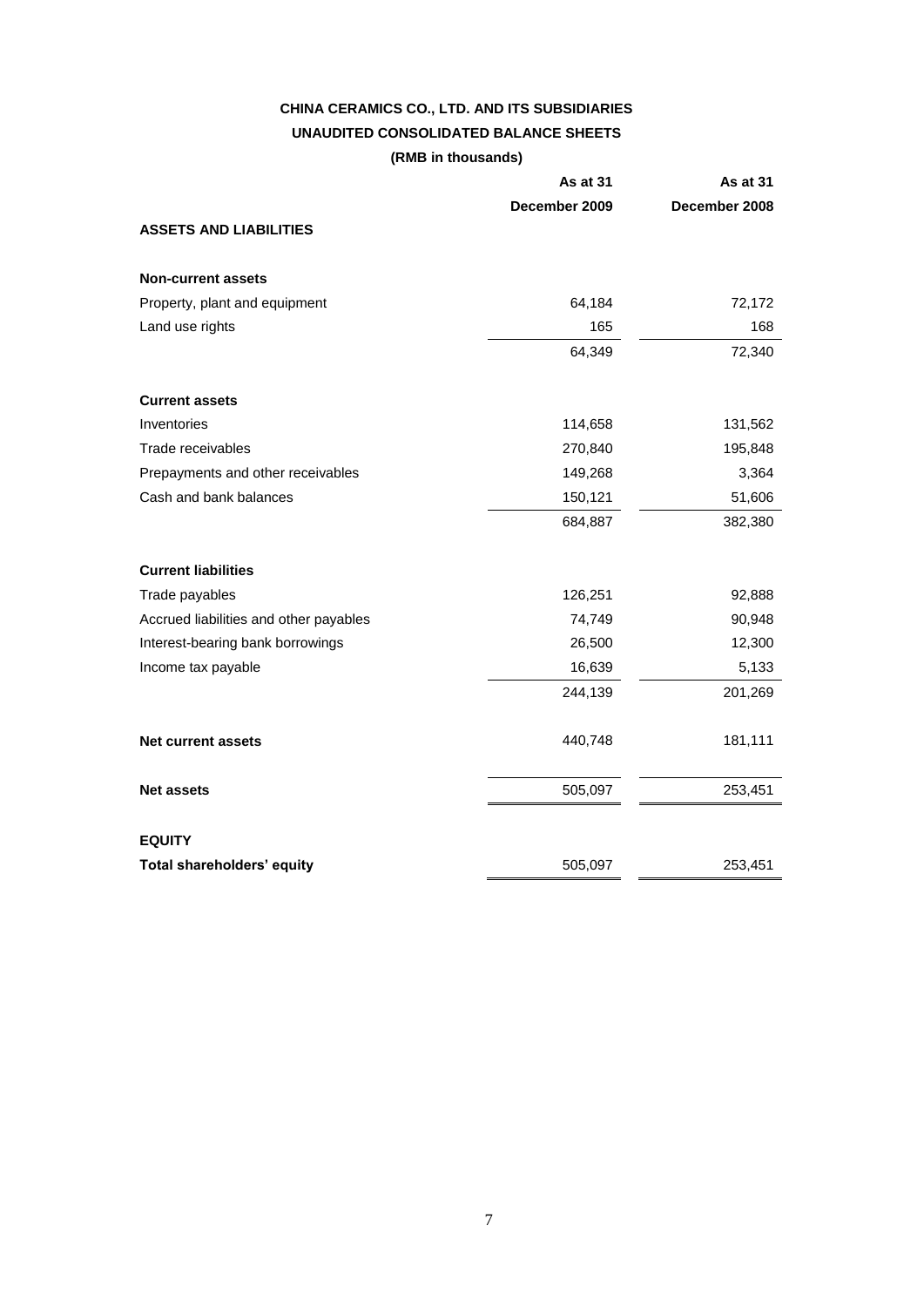# **CHINA CERAMICS CO., LTD. AND ITS SUBSIDIARIES UNAUDITED CONSOLIDATED STATEMENT OF COMPREHENSIVE INCOME**

|                             |                                            | (RMB in thousands, except EPS and share data) |            |             |             |
|-----------------------------|--------------------------------------------|-----------------------------------------------|------------|-------------|-------------|
|                             |                                            | Three months ended                            |            | Year ended  |             |
|                             | December 31<br>September 30<br>December 31 |                                               |            | December 31 | December 31 |
|                             | 2008                                       | 2009                                          | 2009       | 2008        | 2009        |
|                             |                                            |                                               |            |             |             |
| Net revenue                 | 184,763                                    | 248,911                                       | 231,487    | 776,570     | 880,127     |
| Cost of Sales               | (131, 713)                                 | (160, 587)                                    | (148, 043) | (533, 330)  | (582, 530)  |
| Gross profit                | 53,050                                     | 88,324                                        | 83,444     | 243,240     | 297,597     |
| Other income                | 1,134                                      | 109                                           | 2,185      | 2,685       | 3,613       |
| Selling and<br>distribution |                                            |                                               |            |             |             |
| expenses                    | (12, 146)                                  | (14, 977)                                     | (13,660)   | (46,008)    | (51, 292)   |
| Administrative expenses     | (2, 164)                                   | (2, 577)                                      | (2,679)    | (9,932)     | (10,088)    |
| Profit from operations      | 39,874                                     | 70,879                                        | 69,290     | 189,985     | 239,830     |
| Merger costs                |                                            |                                               | (26, 429)  |             | (26, 429)   |
| Finance costs               | (280)                                      | (513)                                         | (446)      | (940)       | (1, 375)    |
| Foreign exchange            |                                            |                                               |            |             |             |
| (loss)/gains                | (3)                                        | 4                                             | 138        | 16          | 122         |
| Profit before taxation      | 39,591                                     | 70,370                                        | 42,553     | 189,061     | 212,148     |
| Income tax expense          | (5, 133)                                   | (17,668)                                      | (16, 639)  | (24, 027)   | (59, 287)   |
| Net Profit for the period   | 34,458                                     | 52,702                                        | 25,914     | 165,034     | 152,861     |
| Attributable to:            |                                            |                                               |            |             |             |
| Shareholders<br>of<br>the   |                                            |                                               |            |             |             |
| Company                     | 34,458                                     | 52,702                                        | 25,914     | 165,034     | 152,861     |
| EPS-Basic                   | 6.00                                       | 9.18                                          | 3.36       | 28.73       | 24.47       |
| <b>EPS-Diluted</b>          | 6.00                                       | 9.18                                          | 3.03       | 28.73       | 23.65       |
| Shares used in              |                                            |                                               |            |             |             |
| calculating basic EPS       |                                            |                                               |            |             |             |
| EPS-Basic                   | 5,743,320                                  | 5,743,320                                     | 7,713,538  | 5,743,320   | 6,246,820   |

EPS-Diluted 5,743,320 5,743,320 8,557,205 5,743,320 6,462,424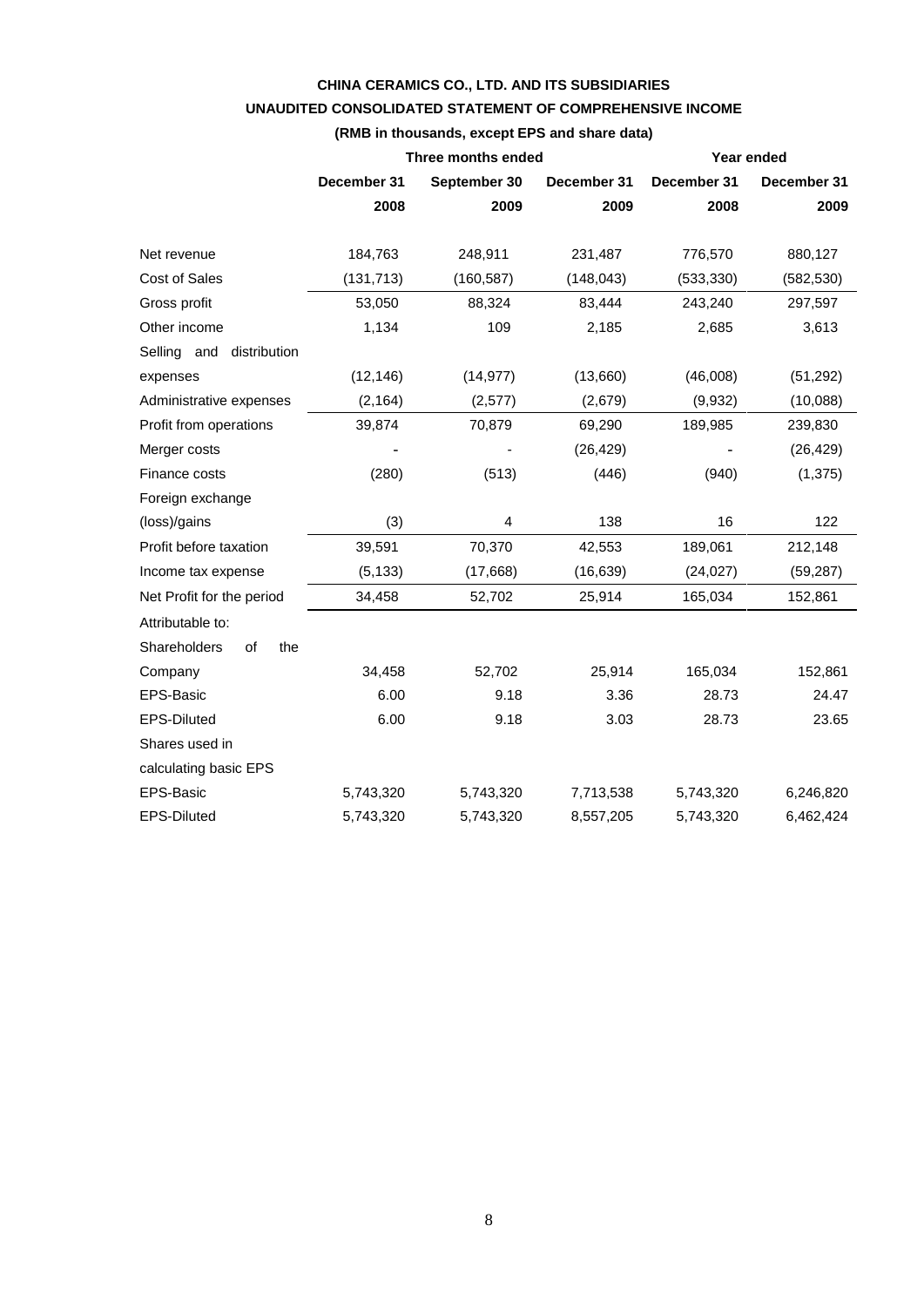## **CHINA CERAMICS CO., LTD. AND ITS SUBSIDIARIES SALES VOLUME AND AVERGAE SELLING PRICE**

|             |                             | Year ended |                    |             |
|-------------|-----------------------------|------------|--------------------|-------------|
| December 31 | September 30<br>December 31 |            | December 31        | December 31 |
| 2008        | 2009                        | 2009       | 2008               | 2009        |
|             |                             |            |                    |             |
| 7,217,093   | 9,369,226                   | 8,569,919  | 28,856,319         | 33,597,744  |
|             |                             |            |                    |             |
| 25.6        | 26.6                        | 27.0       | 26.9               | 26.2        |
|             |                             |            |                    |             |
| 3.7         | 3.9                         | 4.0        | 3.9                | 3.8         |
|             |                             |            | Three months ended |             |

#### **About Non-GAAP Financial Measures**

In addition to China Ceramics' consolidation financial results under International Financial Reporting Standards ("GAAP"), the Company also provides Non-GAAP financial measures for fiscal year 2009 and the fourth quarter of 2009, including Non-GAAP profit before tax, Non-GAAP net income and Non-GAAP earnings per fully diluted shares, all exclude the merger costs incurred in Success Winner Limited's reverse recapitalization from their comparable GAAP measure. The Company believes that these Non-GAAP financial measures provide investors with another method for assessing China Ceramics' operating results in a manner that is focused on the performance of its ongoing operations and excludes the one-time costs incurred for the reverse recapitalization. Readers are cautioned not to view Non-GAAP results on a stand-alone basis or as a substitute for results under GAAP, or as being comparable to results reported or forecasted by other companies, and should refer to the reconciliation of GAAP results with Non-GAAP results in the attached financial information. The Company believes that both management and investors benefit from referring to these Non-GAAP financial measures in assessing the performance of China Ceramics and when planning and forecasting future periods. The accompanying tables have more details on the GAAP financial measures that are most directly comparable to Non-GAAP financial measures and the related reconciliation between these financial measures.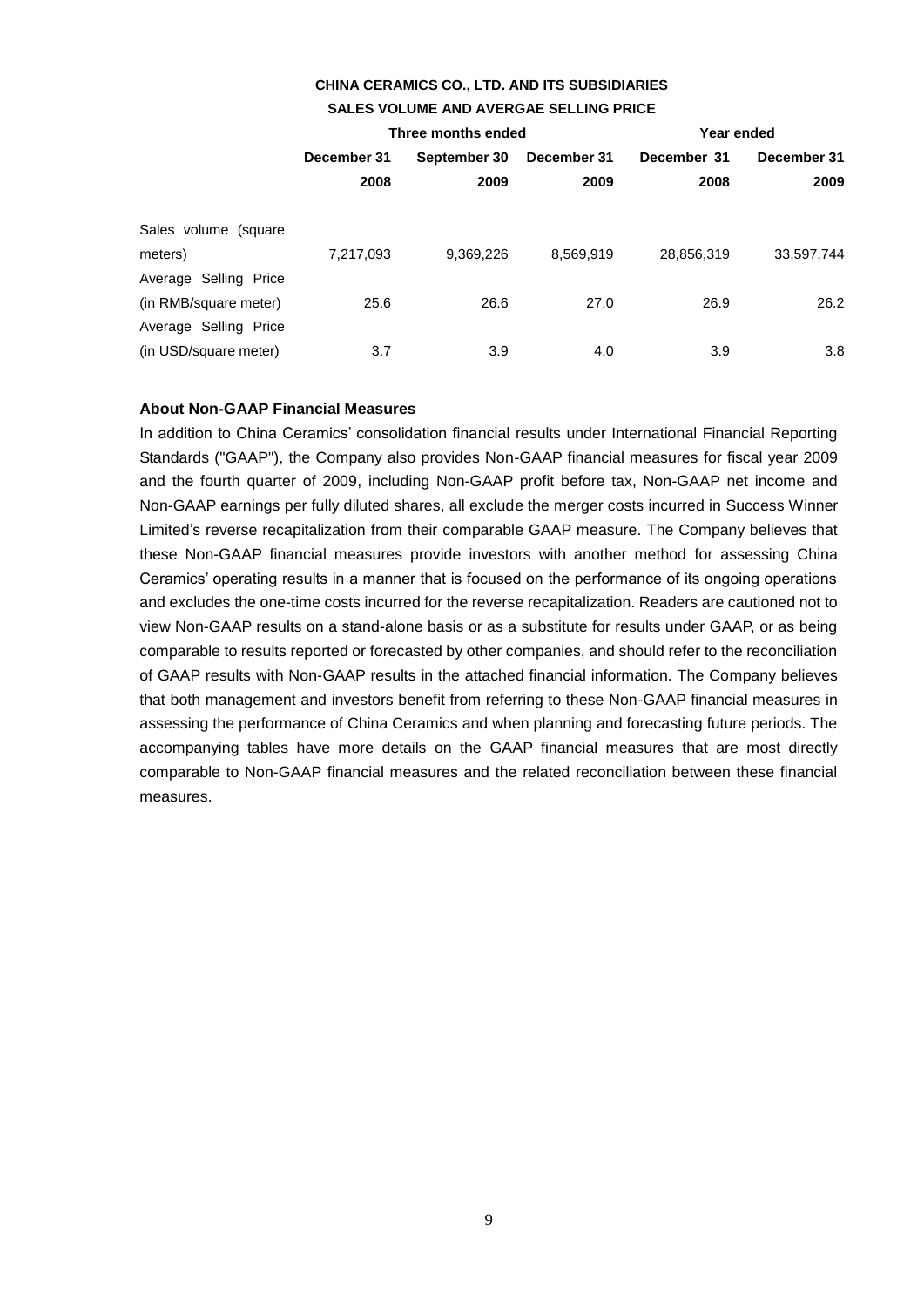#### **CHINA CERAMICS CO., LTD.**

# **Reconciliation of GAAP to Non-GAAP\***

| Three months ended December 31, 2009 |                |                |                 |                |                |                 |
|--------------------------------------|----------------|----------------|-----------------|----------------|----------------|-----------------|
|                                      | <b>GAAP</b>    | (1)            | <b>Non-GAAP</b> | <b>GAAP</b>    | (1)            | <b>Non-GAAP</b> |
|                                      | <b>RMB'000</b> | <b>RMB'000</b> | <b>RMB'000</b>  | <b>USD'000</b> | <b>USD'000</b> | <b>USD'000</b>  |
| Profit before tax                    | 42.553         | 26.429         | 68,982          | 6,226          | 3,863          | 10,089          |
| Net profit                           | 25.914         | 26.429         | 52,343          | 3,792          | 3,863          | 7,655           |
| EPS-Basic                            | 3.36           |                | 6.79            | 0.49           |                | 0.99            |
| <b>EPS-Diluted</b>                   | 3.03           |                | 6.12            | 0.44           |                | 0.89            |

# **CHINA CERAMICS CO., LTD. Reconciliation of GAAP to Non-GAAP\***

# **Year ended December 31, 2009**

|                    | <b>GAAP</b>    | (1)            | <b>Non-GAAP</b> | <b>GAAP</b>    | (1)            | <b>Non-GAAP</b> |
|--------------------|----------------|----------------|-----------------|----------------|----------------|-----------------|
|                    | <b>RMB'000</b> | <b>RMB'000</b> | <b>RMB'000</b>  | <b>USD'000</b> | <b>USD'000</b> | <b>USD'000</b>  |
| Profit before tax  | 212.148        | 26.429         | 238.577         | 31.012         | 3.863          | 34,875          |
| Net profit         | 152.861        | 26.429         | 179.290         | 22.345         | 3,863          | 26,208          |
| EPS-Basic          | 24.47          |                | 28.70           | 3.58           |                | 4.20            |
| <b>EPS-Diluted</b> | 23.65          |                | 27.74           | 3.46           |                | 4.06            |
|                    |                |                |                 |                |                |                 |

*(1) Merger costs incurred in Success Winner Limited's reverse recapitalization activity.*

*\* There were no similar one-time costs or other Non-GAAP adjustments for the year ended 2008 and the fourth quarter then ended. Therefore, there was no reconciliation between the GAAP financial measures and the Non-GAAP financial measures for these two periods.*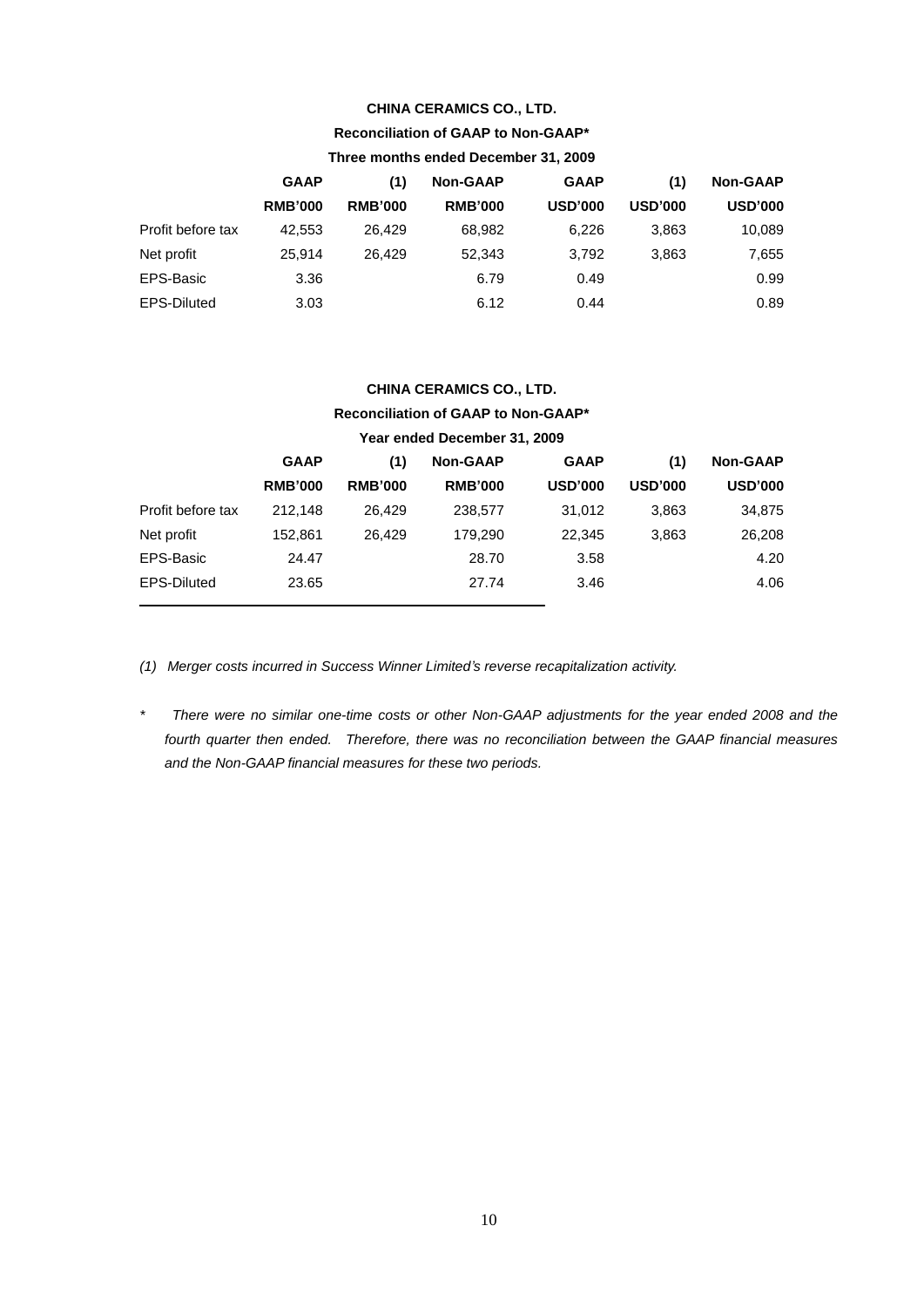# **CHINA CERAMICS CO., LTD. AND ITS SUBSIDIARIES UNAUDITED CONSOLIDATED BALANCE SHEETS (U.S Dollars in thousands)**

|                                        | <b>As at 31</b><br>December 2009 |
|----------------------------------------|----------------------------------|
| <b>ASSETS AND LIABILITIES</b>          |                                  |
| <b>Non-current assets</b>              |                                  |
| Property, plant and equipment          | 9,387                            |
| Land use rights                        | 24                               |
|                                        | 9,411                            |
| <b>Current assets</b>                  |                                  |
| Inventories                            | 16,770                           |
| Trade receivables                      | 39,613                           |
| Prepayments and other receivables      | 21,832                           |
| Cash and bank balances                 | 21,957                           |
|                                        | 100,172                          |
| <b>Current liabilities</b>             |                                  |
| Trade payables                         | 18,465                           |
| Accrued liabilities and other payables | 10,932                           |
| Interest-bearing bank borrowings       | 3,876                            |
| Income tax payable                     | 2,434                            |
|                                        | 35,707                           |
| Net current assets                     | 64,465                           |
| <b>Net assets</b>                      | 73,876                           |
| <b>EQUITY</b>                          |                                  |
| Total shareholders' equity             | 73,876                           |
|                                        |                                  |